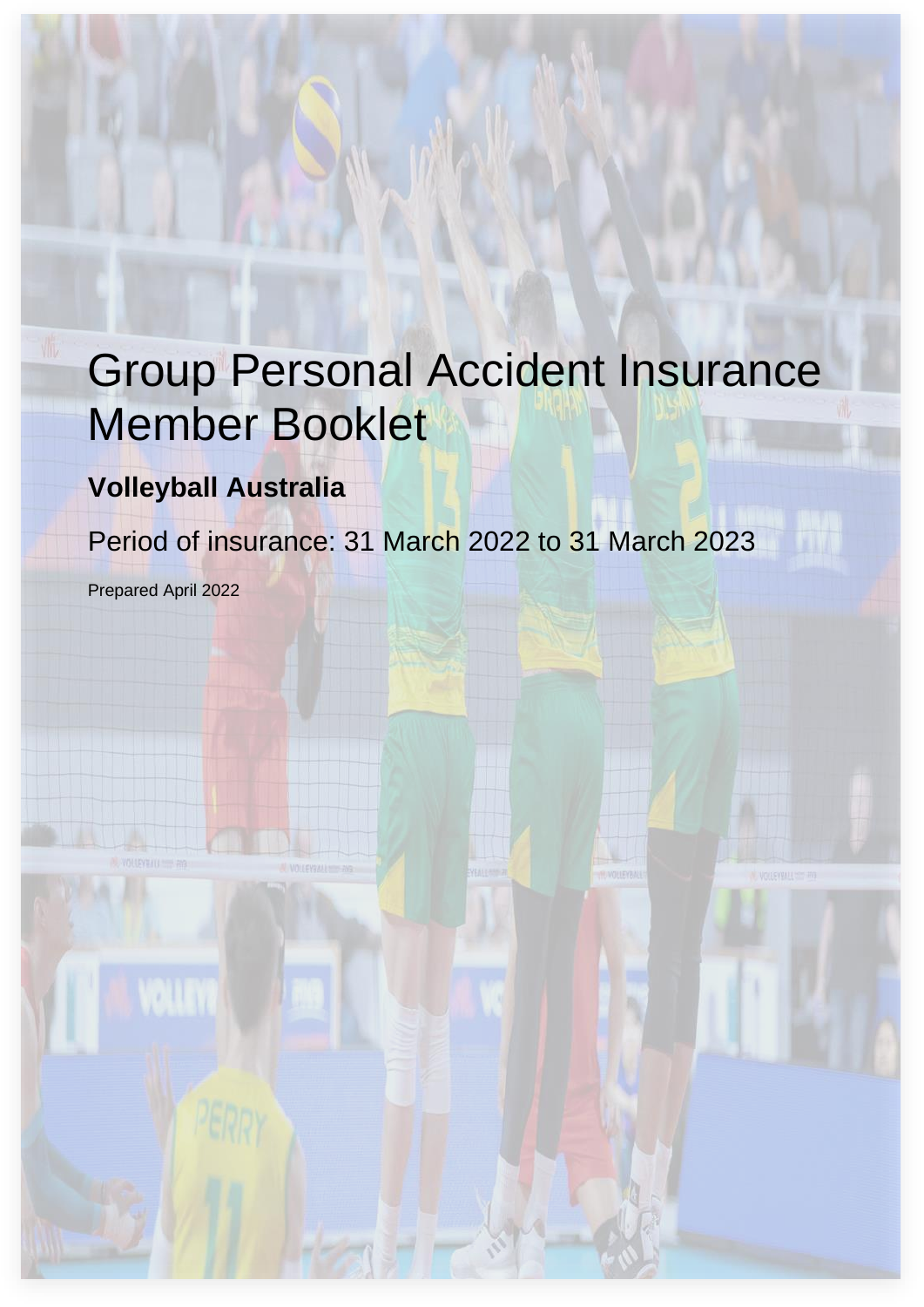

## **Contents**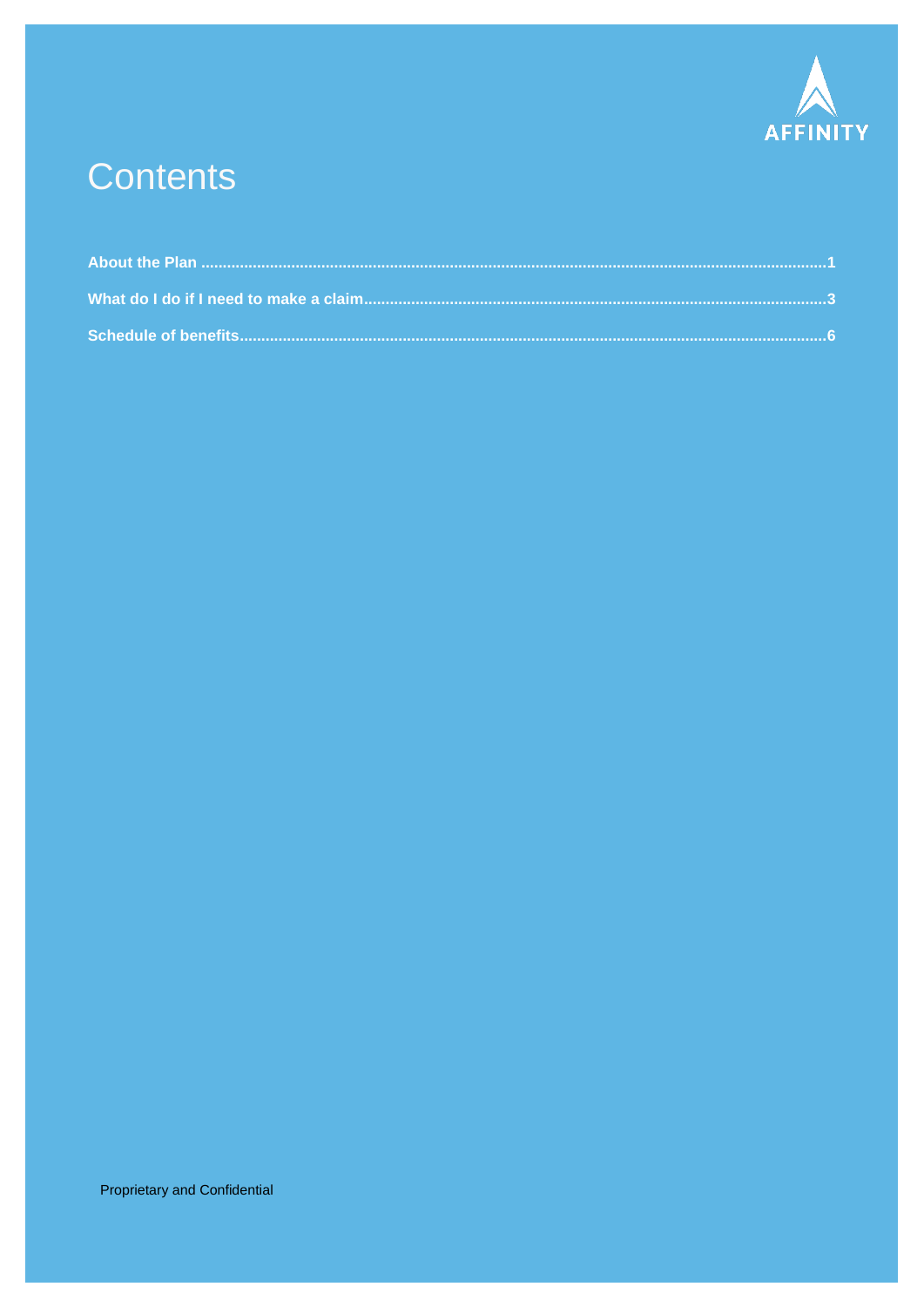## <span id="page-2-0"></span>About the Plan

**Please read the following pages carefully so that you can make the best possible use of this Plan. This booklet is a summary only. To determine whether or not a particular claim or circumstance would be covered, please contact Corporate Services Network (CSN) on +61 2 8256 1780.**

**The information contained in this document is confidential and should not be disclosed to any third parties without Aon's prior written consent.**

## Introduction

Welcome to the Volleyball Australia Group Personal Accident Plan (the Plan). The Plan has been established for all registered members of Volleyball Australia, to provide financial support for you in the event of an injury as per the Operative Time of cover (page 6)

## Plan rules

This booklet is a summary only of how the Plan works and what benefits you can expect to receive whilst you are covered as an Insured Person. However, all benefits payable are subject to the terms and conditions of the insurance policy issued by AHI. The full terms and conditions of the policy wording should be referred to in order to determine whether or not a particular claim or circumstance would be covered. The policy wording supersedes any information provided in this booklet.

Volleyball Australia reserves the right to modify or discontinue the Plan or otherwise revise the current arrangements should circumstances require. The information and Plan benefits presented are subject to change at any time due to any changes in legislation and/or policy and Plan terms, conditions, exclusions, etc.

## **Currency**

References to any dollar amounts within this booklet are in Australian dollar currency unless advised otherwise.

## The Insurer

The Plan, which commenced on 31 March 2022, is underwritten by Accident & Health International Underwriting Pty Ltd.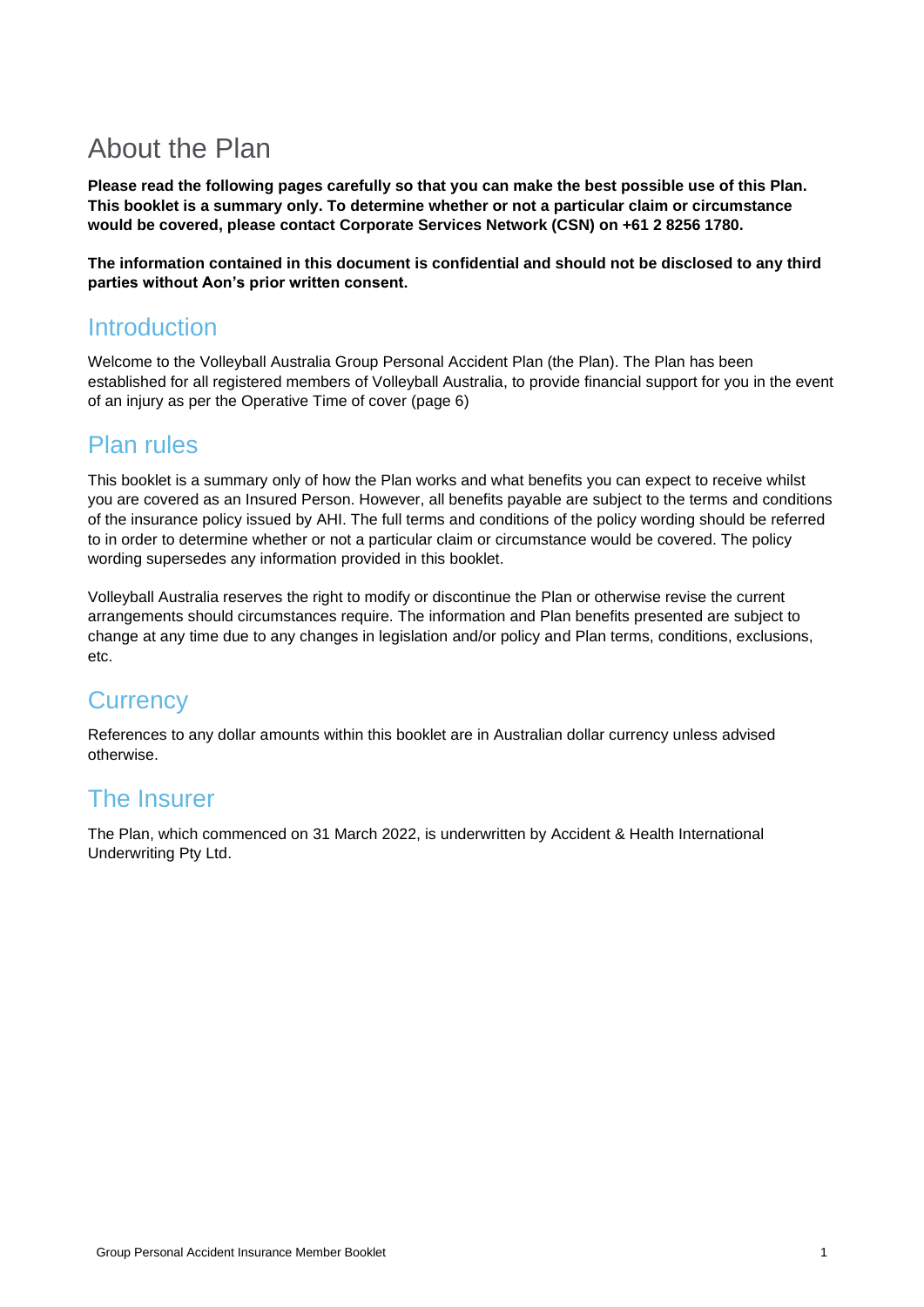## Covered persons

All registered members of the Insured:

- Volleyball Australia Ltd;
- State Volleyball NSW Inc;
- Volleyball Northern Territory Inc;
- ACT Volleyball Inc;
- Volleyball Victoria Inc;
- Queensland Volleyball Association Inc;
- Volleyball Tasmania Inc;
- Western Australia Volleyball Association Inc;
- Volleyball SA Inc;

All affiliated league/club associations, members, players, coaches, referees, officials, first aid personnel, administrators and voluntary workers.

## Operative Time of cover

The coverage afforded by this Policy shall only apply whilst an Insured Person is playing in club and representative games, competitions or performances, participating in training, practice sessions or official functions authorised by and under the control of the Insured (Volleyball Australia) including direct uninterrupted travel to and from.

Cover also extends to include Insured Persons engaged in activities connected with the sport whilst an Insured Person is staying away from their home during a tour for the purposes of participating in representative matches or engaged on organised social or administrative activities of the Insured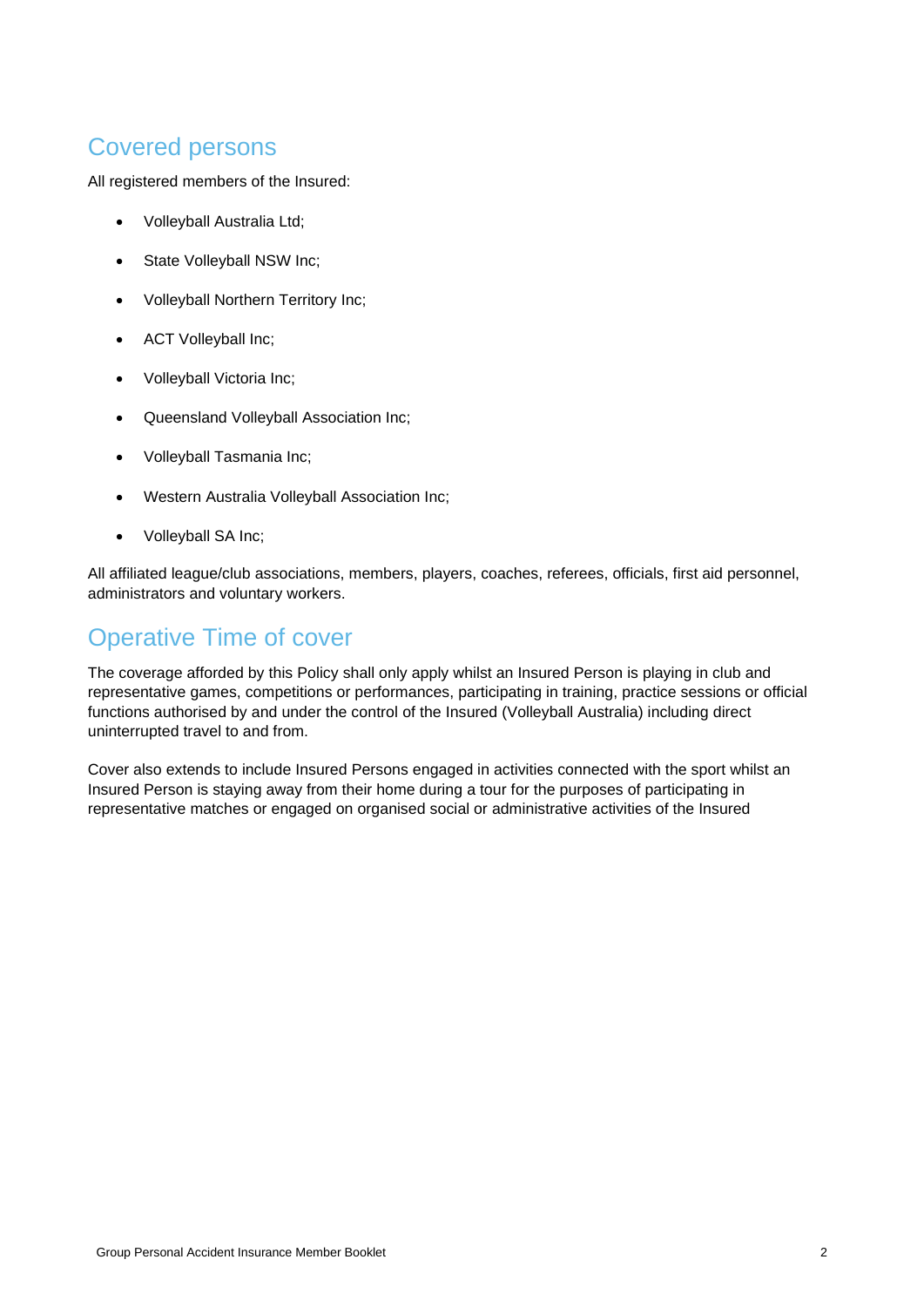## <span id="page-4-0"></span>What do I do if I need to make a claim

All claims, claim enquiries and complaints are to be directed to Corporate Services Network (CSN). All claim documentation is to be faxed, posted or emailed to CSN, following which they will confirm receipt and process the claim in accordance with the terms and conditions of the insurance policy. This can take up to a maximum of ten (10) working days once CSN have confirmed receipt of a claim. CSN details are as follows:

Corporate Services Network GPO Box 4276 Sydney NSW 2001 Phone: +61 2 8256 1780 Fax: +61 2 8256 1775 Email: claims@csnet.com.au

Corporate Services Network (CSN) cannot finalise claims unless all relevant documentation has been completed and submitted as outlined above.

Please check the claim form to ensure it has been fully completed and that you have included all relevant invoices and receipts and any other relevant information. AHI requests that you retain all original medical invoices and receipts and forward only copies with the completed claim form. It would be in your best interest to keep photocopies of all documents pending processing of the claim.

Each claim is processed separately and assessed on its merits. It is not acceptable for you to exclude information on the basis that it can be accessed by AHI through reference to a prior claim.

To obtain a claim form, please click on the form icon below or alternatively please contact your Representative below directly.

**Step 1: Complete Claim form (link within icon):** 

**Step 2:** BEFORE submitting your claim to CSN, you must have your membership verified via your respective state representative below:

**Verification Contact details:**



Nick Kaiser

Chief Executive Officer

[ceo@volleyballact.com.au](mailto:ceo@volleyballact.com.au)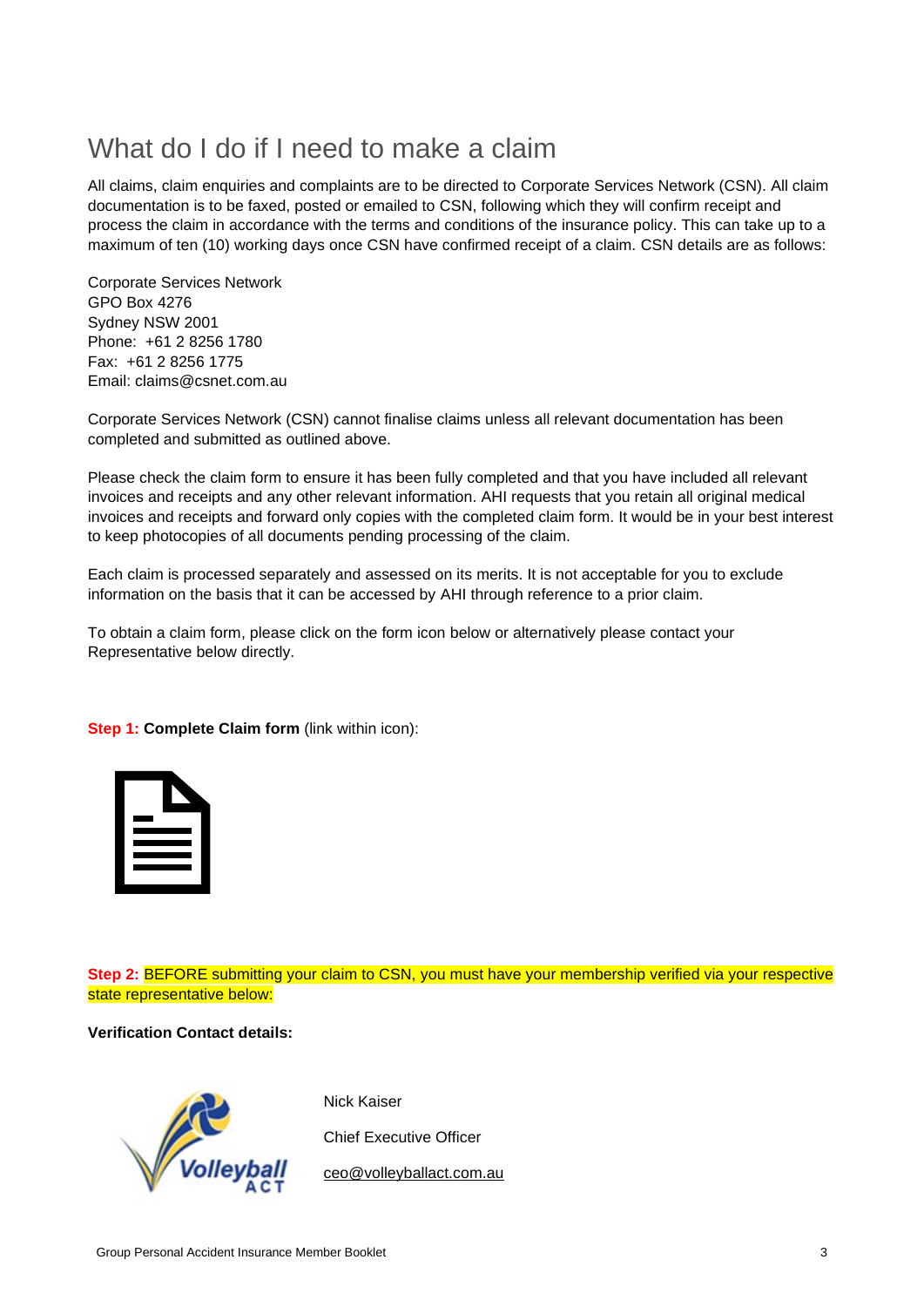

Briianka Nest

[briianka.nest@volleyballnsw.com.au](mailto:briianka.nest@volleyballnsw.com.au)



Jacqueline Hunt

info@volleyballwa.com.au



Shannon Lennie memberships@volleyballvictoria.org.au



David Stokes clubs@vq.org.au



Steve Ibbott

president@volleyballtasmania.com.au



Luke Seib president@volleyballnt.com.au



Jason Rivett participation@volleyballsa.com.au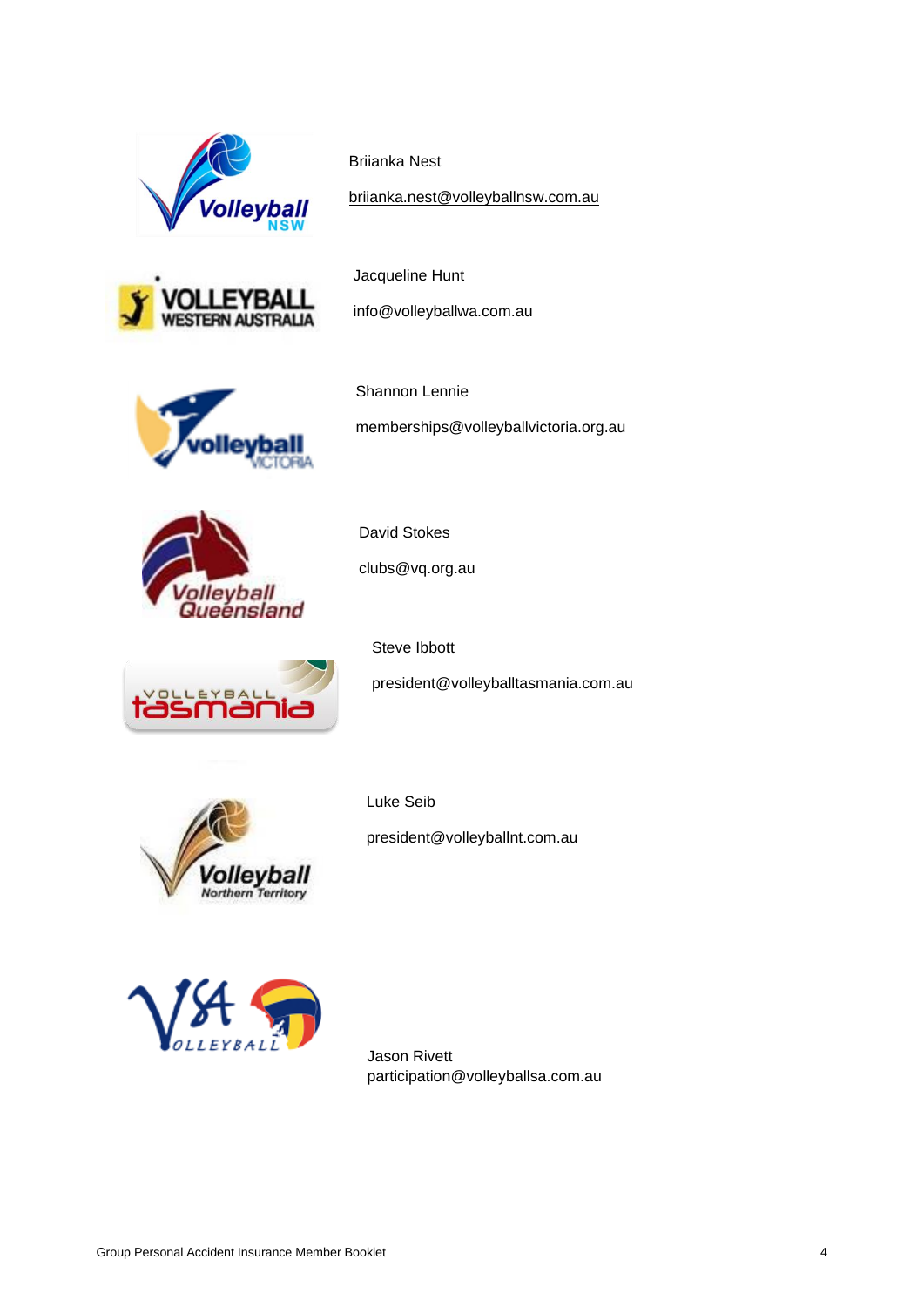**Step 3: Submit claim with your confirmed membership verification to CSN**, along with any relevant documentation.

Corporate Services Network GPO Box 4276 Sydney NSW 2001 Phone: +61 2 8256 1780 Fax: +61 2 8256 1775 Email: claims@csnet.com.au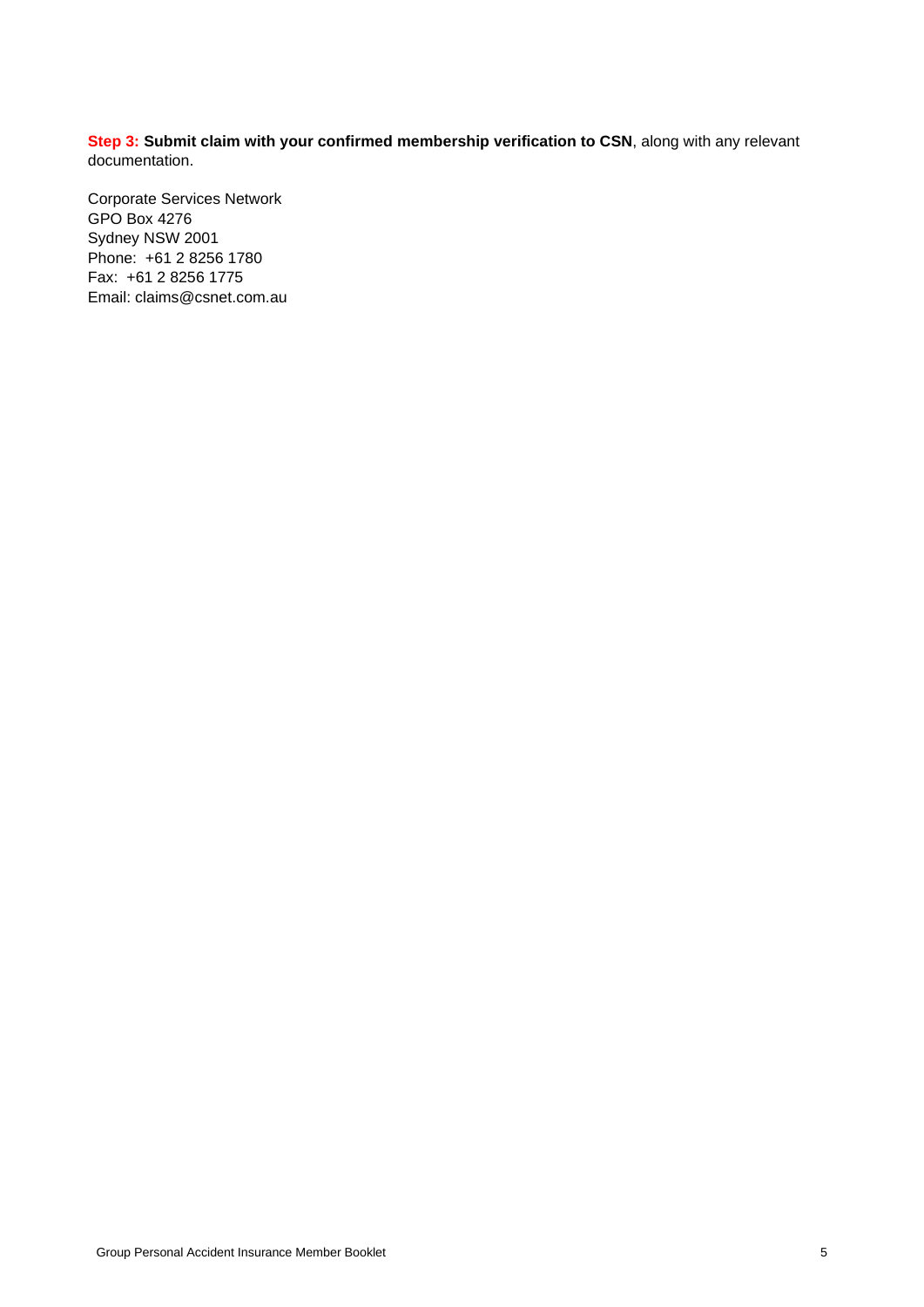## <span id="page-7-0"></span>Schedule of benefits

## What does the Policy cover?

The following pages provide an overview of benefits that are payable under Volleyball Australia's Group Personal Accident insurance policy. This is a summary only – please refer to the 2022-23 Policy Schedule in conjunction with the AHI Sports Group Personal Accident PDS & Policy Wording for full details.

| <b>General Limits</b>                                                              |             |  |
|------------------------------------------------------------------------------------|-------------|--|
| <b>Limit type</b>                                                                  | Limitation  |  |
| Maximum Age Limit (sub-limits may apply)                                           | 85          |  |
| Aggregate Limit of Liability                                                       | \$1,000,000 |  |
| Aggregate Limit of Liability per Event for Charter Flights / Non-Scheduled Flights | \$1,000,000 |  |

### **Category A - National Platinum and Full Platinum Members**

| <b>Benefits/Benefit Limits</b> | <b>Sum Insured / Limit</b> |
|--------------------------------|----------------------------|
|                                |                            |

| Death and Capital Benefits                                 | \$250,000 |
|------------------------------------------------------------|-----------|
| Maximum payable for Insured Persons aged under 19          | \$30,000  |
| Weekly Injury Benefit                                      | \$500     |
| <b>Income Limitation</b>                                   | 100%      |
| Deferral Period                                            | 7 Days    |
| <b>Benefit Period</b>                                      | 52 Weeks  |
| <b>Broken / Fractured Bones Benefits</b>                   | \$0       |
| Accidental HIV Infection Lump Sum Benefit                  | \$20,000  |
| <b>Bed Care Benefit</b>                                    | \$3,000   |
| Daily Benefit                                              | \$42.86   |
| <b>Benefit Period</b>                                      | 70 Days   |
| Domestic Help Benefit                                      | \$500     |
| <b>Benefit Period</b>                                      | 52 Weeks  |
| <b>Family Accommodation and Transport Expenses Benefit</b> | \$10,000  |
| <b>Funeral Expenses Benefit</b>                            | \$7,500   |
| Home and Vehicle Modification Benefit                      | \$10,000  |
| Non-Medicare Medical Expenses                              | \$5,000   |
| <b>Expense Limitation</b>                                  | 85%       |
| Excess                                                     | \$50      |
| Out of Pocket Expenses Benefit                             | \$1,000   |
| Retraining and Rehabilitation Expenses Benefit             | \$500     |
| <b>Student Tutorial Benefit</b>                            | \$500     |
| <b>Benefit Period</b>                                      | 52 Weeks  |
| <b>Unexpired Membership Benefit</b>                        | \$500     |
| <b>Partner Employment Training Benefit</b>                 | \$15,000  |
| Premature Birth/Miscarriage Benefit                        | \$2,500   |
|                                                            |           |

*level/category of cover below, may not represent the category of membership provided by your respective state.*

*for further information.*

*Please liaise with your state contact* 

*Disclaimer: Please note, the*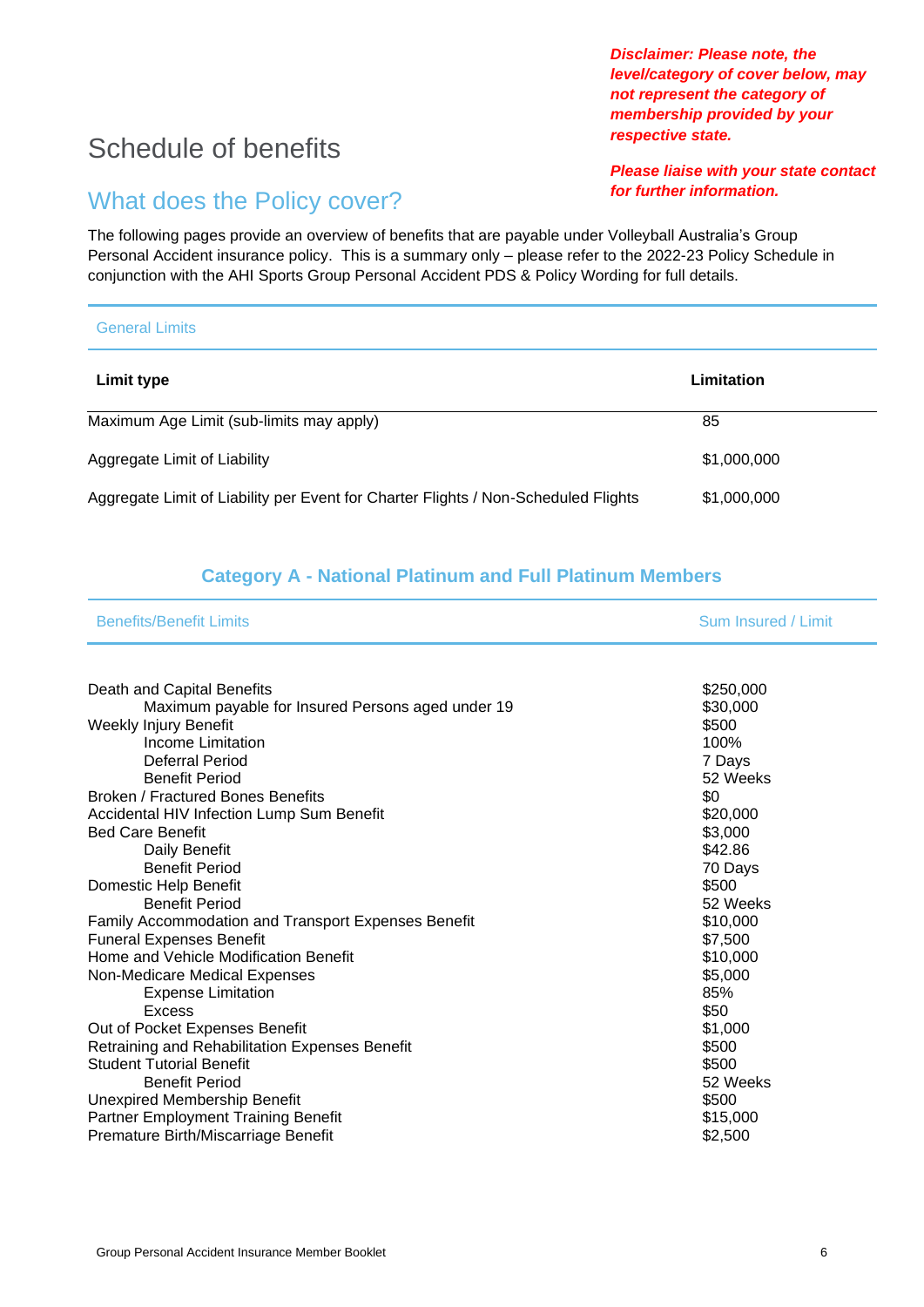## **Category B - Gold and Silver Members**

| <b>Benefits/Benefit Limits</b> | <b>Sum Insured / Limit</b> |
|--------------------------------|----------------------------|
|--------------------------------|----------------------------|

| Death and Capital Benefits                                 | \$250,000 |
|------------------------------------------------------------|-----------|
| Maximum payable for Insured Persons aged under 19          | \$30,000  |
| Weekly Injury Benefit                                      | \$250     |
| Income Limitation                                          | 100%      |
| Deferral Period                                            | 21 Days   |
| <b>Benefit Period</b>                                      | 26 Weeks  |
| <b>Broken / Fractured Bones Benefits</b>                   | \$0       |
| Accidental HIV Infection Lump Sum Benefit                  | \$20,000  |
| <b>Bed Care Benefit</b>                                    | \$3,000   |
| Daily Benefit                                              | \$42.86   |
| <b>Benefit Period</b>                                      | 70 Days   |
| Domestic Help Benefit                                      | \$250     |
| <b>Benefit Period</b>                                      | 52 Weeks  |
| <b>Family Accommodation and Transport Expenses Benefit</b> | \$10,000  |
| <b>Funeral Expenses Benefit</b>                            | \$7,500   |
| Home and Vehicle Modification Benefit                      | \$10,000  |
| Non-Medicare Medical Expenses                              | \$3,000   |
| <b>Expense Limitation</b>                                  | 85%       |
| Excess                                                     | \$50      |
| Out of Pocket Expenses Benefit                             | \$1,000   |
| Retraining and Rehabilitation Expenses Benefit             | \$500     |
| <b>Student Tutorial Benefit</b>                            | \$500     |
| <b>Benefit Period</b>                                      | 52 Weeks  |
| <b>Unexpired Membership Benefit</b>                        | \$500     |
| Partner Employment Training Benefit                        | \$15,000  |
| Premature Birth/Miscarriage Benefit                        | \$2,500   |
|                                                            |           |

## **Category C - Bronze Members**

| <b>Benefits/Benefit Limits</b>                             | Sum Insured / Limit |
|------------------------------------------------------------|---------------------|
| Death and Capital Benefits                                 | \$250,000           |
| Maximum payable for Insured Persons aged under 19          | \$30,000            |
| Weekly Injury Benefit                                      | \$0                 |
| <b>Broken / Fractured Bones Benefits</b>                   | \$0                 |
| Accidental HIV Infection Lump Sum Benefit                  | \$20,000            |
| <b>Bed Care Benefit</b>                                    | \$3,000             |
| Daily Benefit                                              | \$42.86             |
| <b>Benefit Period</b>                                      | 70 Days             |
| Domestic Help Benefit                                      | \$0                 |
| <b>Family Accommodation and Transport Expenses Benefit</b> | \$10,000            |
| <b>Funeral Expenses Benefit</b>                            | \$7,500             |
| Home and Vehicle Modification Benefit                      | \$10,000            |
| Non-Medicare Medical Expenses                              | \$3,000             |
| <b>Expense Limitation</b>                                  | 85%                 |
| Excess                                                     | \$50                |
| Out of Pocket Expenses Benefit                             | \$1,000             |
| Retraining and Rehabilitation Expenses Benefit             | \$500               |
| <b>Student Tutorial Benefit</b>                            | \$500               |
| <b>Benefit Period</b>                                      | 52 Weeks            |
| Unexpired Membership Benefit                               | \$500               |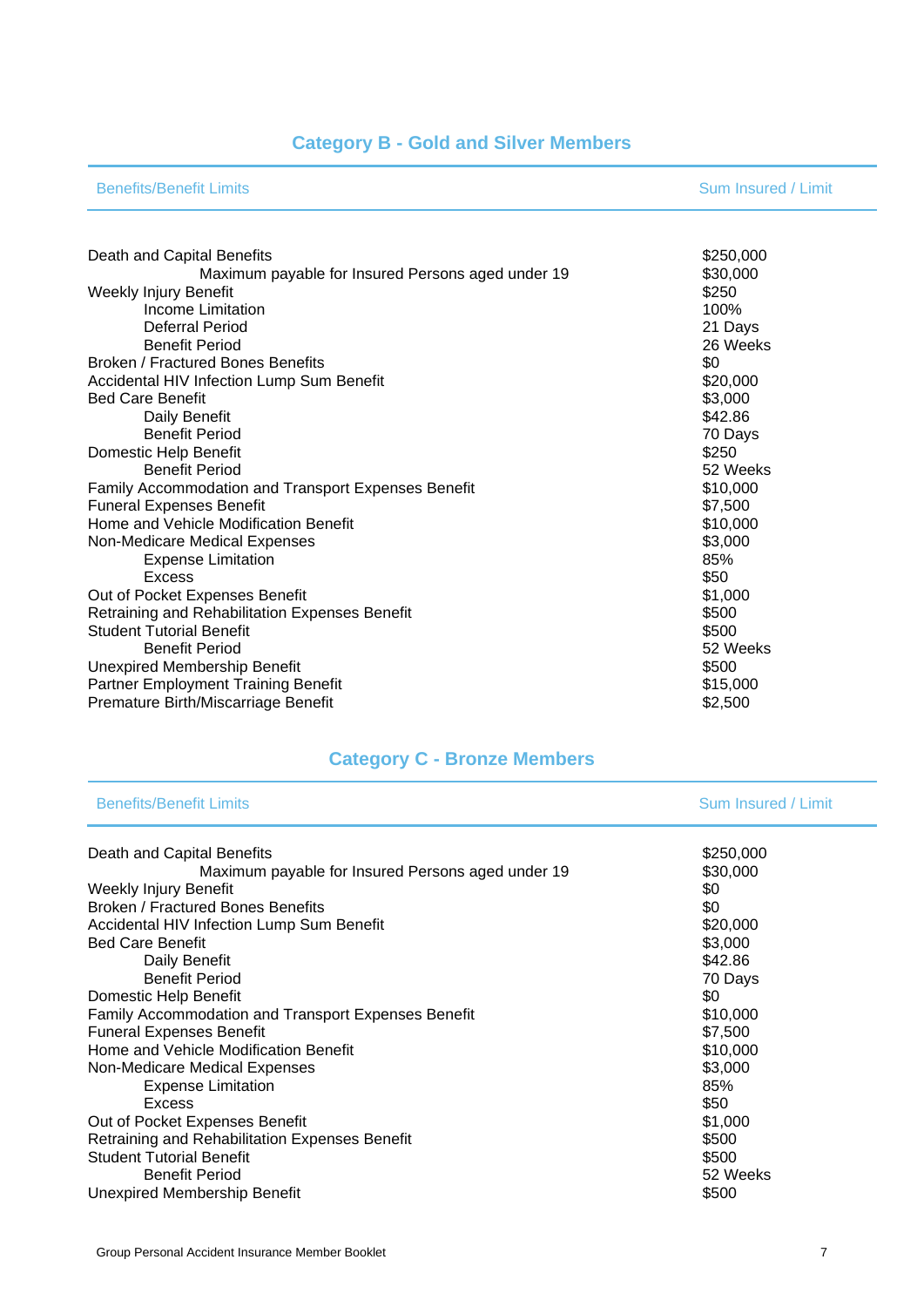#### Non-Medicare Medical Expenses

**NON-MEDICARE MEDICAL EXPENSES** means expenses certified as necessary by a Medical Practitioner, incurred by the Insured Person up to three hundred and sixty-five (365) consecutive days from the date of the Injury, provided the expenses:

1. are for private Hospital fees (including accommodation), Prescription Medicines, dental services, ambulance or emergency transport services, orthotists services prescribed by a surgeon, or services provided by an Allied Health Care Provider after referral by the treating Medical Practitioner;

2. are incurred as a direct result of an Injury covered by this Policy which occurs while the Insured Person is:

a. acting as a volunteer without payment, providing services to an educational, religious, charitable or benevolent organisation; or

b. acting as an official without payment at, or otherwise assisting in, the conduct of a volunteer activity for an educational, religious, charitable or benevolent organisation; or

c. acting in his or her capacity, without payment, as an elected or appointed official of an educational, religious, charitable or benevolent organisation; or

d. engaged in a sporting activity (in the capacity of a participant, adjudicator, judge, referee or umpire or in a similar capacity); or

e. acting as an official at, or otherwise assisting in the conduct of, a sporting activity; or

f. acting in his or her capacity as an elected or appointed official of a sporting organisation; or

g. is travelling to or from any of the activities listed above.

3. are incurred during the period that the Insured Person is certified by a Medical Practitioner as suffering Temporary Total Disablement.

#### 4. do not include expenses:

a. payable in respect of the Medicare Gap;

b. that are not incurred as a direct result of the Injury or are not certified as necessary by a Medical **Practitioner in the recovery from the Injury:** 

c. for the prevention of future Injury(ies);

d. recoverable from any private health insurance fund, ambulance service or from any other source; and

e. that We are prohibited from paying by either the Private Health Insurance Act 2007 (Cth) or the Health Insurance Act 1973 (Cth) or any similar legislation.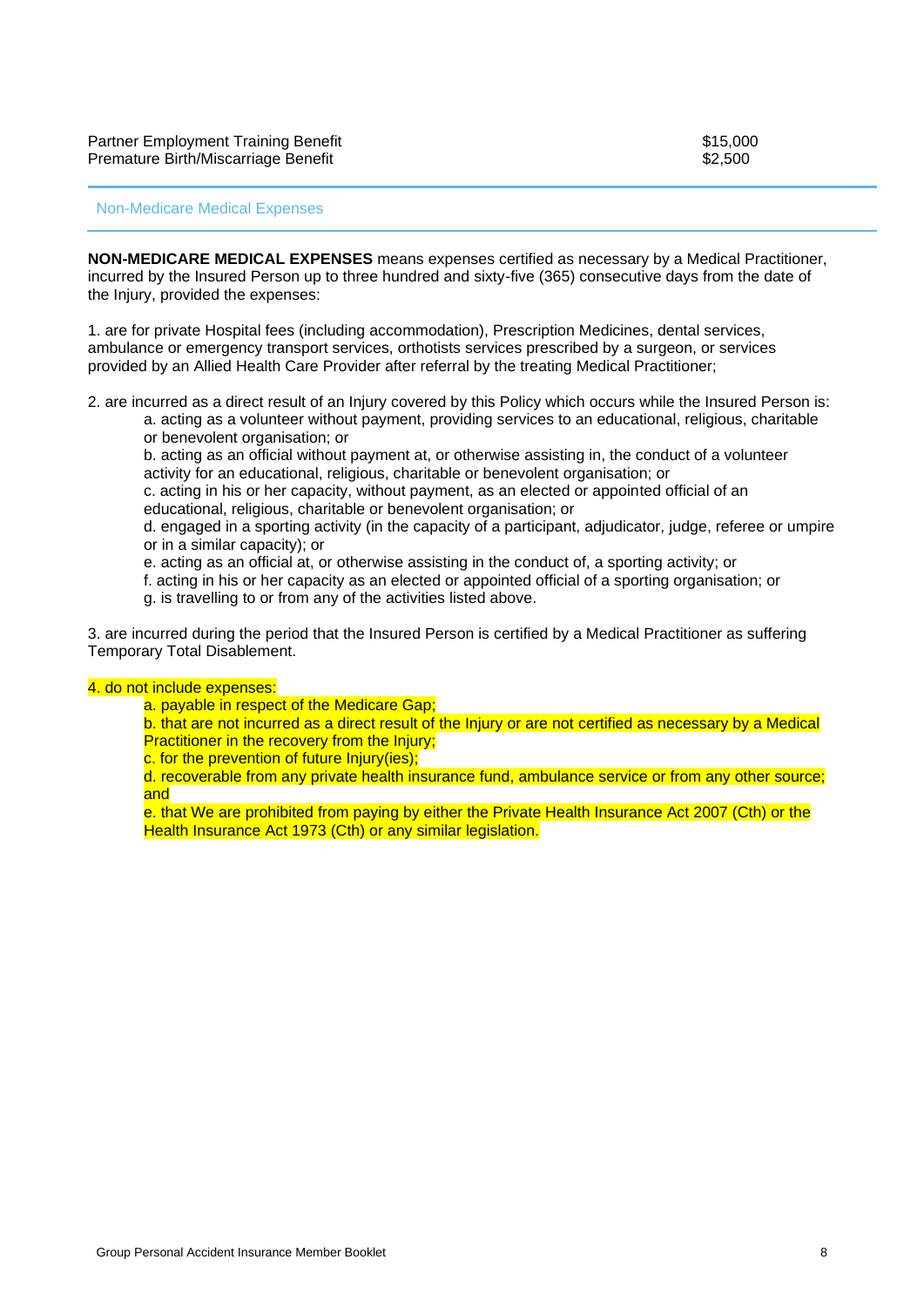### **Endorsements**

### **Changes to Death and Capital Benefits Extent of Cover**

The following Extent of Cover against Death and Capital Benefits shall read as follows and not as stated in the Policy Wording:

If, during the Period of Insurance and occurring within the Scope of Cover, an Insured Person sustains an Injury which results in any of the following Insured Events which are not otherwise excluded in this Benefit, We will pay the Compensation in accordance with the terms set out in this Benefit.

### Insured Events | Percentage of Benefit Payable

- Death | 60%
- Permanent Total Disablement | 100%
- Paraplegia/Quadriplegia | 60%
- Permanent and incurable paralysis of all limbs | 60%
- Permanent and incurable insanity | 60%
- Permanent total loss of sight in:
- a. Both eyes | 60%
- b. One (1) eye | 60%
- Permanent total Loss of Use of:
- a. Two (2) limbs | 60%
- b. One (1) limb | 60%
- Permanent total Loss of Use of:
- a. The lens in both eyes | 60%
- b. Hearing in both ears | 60%
- Permanent total Loss of Use four fingers and thumb of either hand | 48%
- Permanent total Loss of Use of four fingers of either hand | 30%
- Permanent total Loss of Use of:
- a. The lens in one (1) eye | 36%
- b. Hearing in one (1) ear | 12%
- Burns:

a. Third degree burns and/or resultant disfigurement which covers more than 40% of the entire external body | 30%

b. Second degree burns and/or resultant disfigurement which covers more than 40% of the entire external body | 15%

- Permanent total Loss of Use of one thumb of either hand:
- a. both joints | 18%
- b. one (1) joint | 9%
- Permanent total Loss of Use of fingers of either hand:
- a. three  $(3)$  joints  $| 6\%$
- b. two (2) joints | 4.8%
- c. one (1) joint | 3%
- Permanent total Loss of Use of toes of either foot:
- a. all one  $(1)$  foot  $19%$
- b. great both joints | 3%
- c. great one  $(1)$  joint  $| 1.8\%$
- d. other than great, each toe | 0.6%
- Fractured leg or patella with established non-union | 6%
- Shortening of leg by at least 5cm | 4.5%
- Permanent total Loss of Use of liver | 45%
- Permanent total Loss of Use of;
- a. two (2) kidneys | 45%
- b. one (1) kidney | 21%
- Permanent total Loss of Use of sexual organs | 27%
- Permanent total Loss of Use of;
- a. two (2) testicles | 24%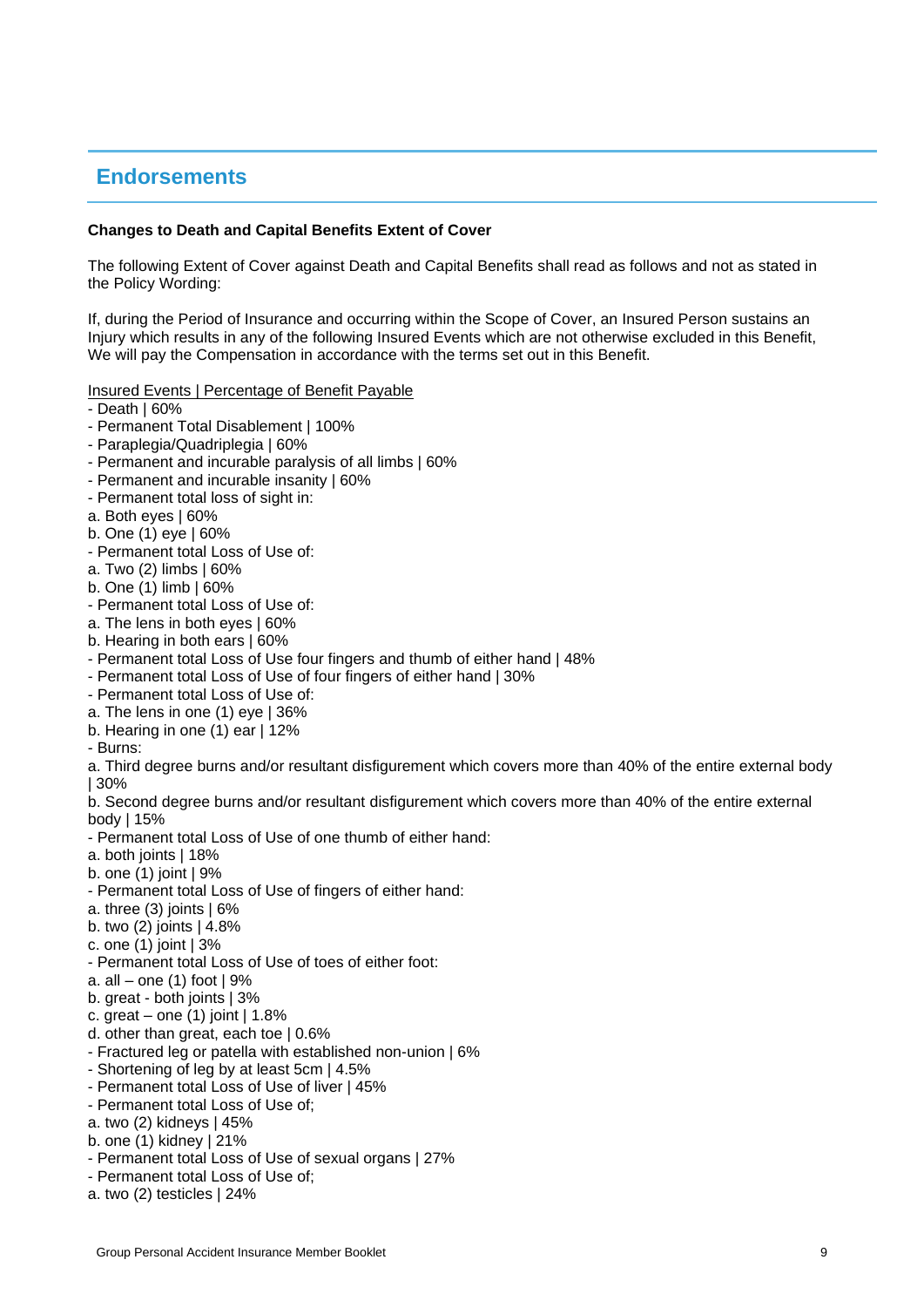b. one (1) testicle | 4.5%

- Permanent total Loss of Use of spleen | 18%
- Permanent disfigurement to 100% of the surface of the head and neck | 30%
- Permanent disfigurement to 100% of the surface of the remainder of the body | 15%

### **Changes to Death and Capital Benefits Extent of Cover**

The following Extent of Cover against Death and Capital Benefits shall read as follows and not as stated in the Policy Wording **for Insured Person's aged under 12 years only**:

If, during the Period of Insurance and occurring within the Scope of Cover, an Insured Person sustains an Injury which results in any of the following Insured Events which are not otherwise excluded in this Benefit, We will pay the Compensation in accordance with the terms set out in this Benefit.

Insured Events | Percentage of Benefit Payable

- Death | 60%
- Permanent Total Disablement | 200%
- Paraplegia/Quadriplegia | 120%
- Permanent and incurable paralysis of all limbs | 60%
- Permanent and incurable insanity | 60%
- Permanent total loss of sight in:
- a. Both eyes | 60%
- b. One (1) eye | 60%
- Permanent total Loss of Use of:
- a. Two (2) limbs | 60%
- b. One (1) limb | 60%
- Permanent total Loss of Use of:
- a. The lens in both eyes | 60%
- b. Hearing in both ears | 60%
- Permanent total Loss of Use four fingers and thumb of either hand | 48%
- Permanent total Loss of Use of four fingers of either hand | 30%
- Permanent total Loss of Use of:
- a. The lens in one (1) eye | 36%
- b. Hearing in one (1) ear | 12%
- Burns:

a. Third degree burns and/or resultant disfigurement which covers more than 40% of the entire external body | 30%

b. Second degree burns and/or resultant disfigurement which covers more than 40% of the entire external body | 15%

- Permanent total Loss of Use of one thumb of either hand:
- a. both joints | 18%
- b. one (1) joint | 9%
- Permanent total Loss of Use of fingers of either hand:
- a. three  $(3)$  joints  $| 6\%$
- b. two  $(2)$  joints  $|4.8\%$
- c. one  $(1)$  joint  $| 3\%$
- Permanent total Loss of Use of toes of either foot:
- a. all one  $(1)$  foot  $19%$
- b. great both joints | 3%
- c. great one  $(1)$  joint  $| 1.8\%$
- d. other than great, each toe | 0.6%
- Fractured leg or patella with established non-union | 6%
- Shortening of leg by at least 5cm | 4.5%
- Permanent total Loss of Use of liver | 45%
- Permanent total Loss of Use of;
- a. two (2) kidneys | 45%
- b. one (1) kidney | 21%
- Permanent total Loss of Use of sexual organs | 27%
- Permanent total Loss of Use of;
- a. two (2) testicles | 24%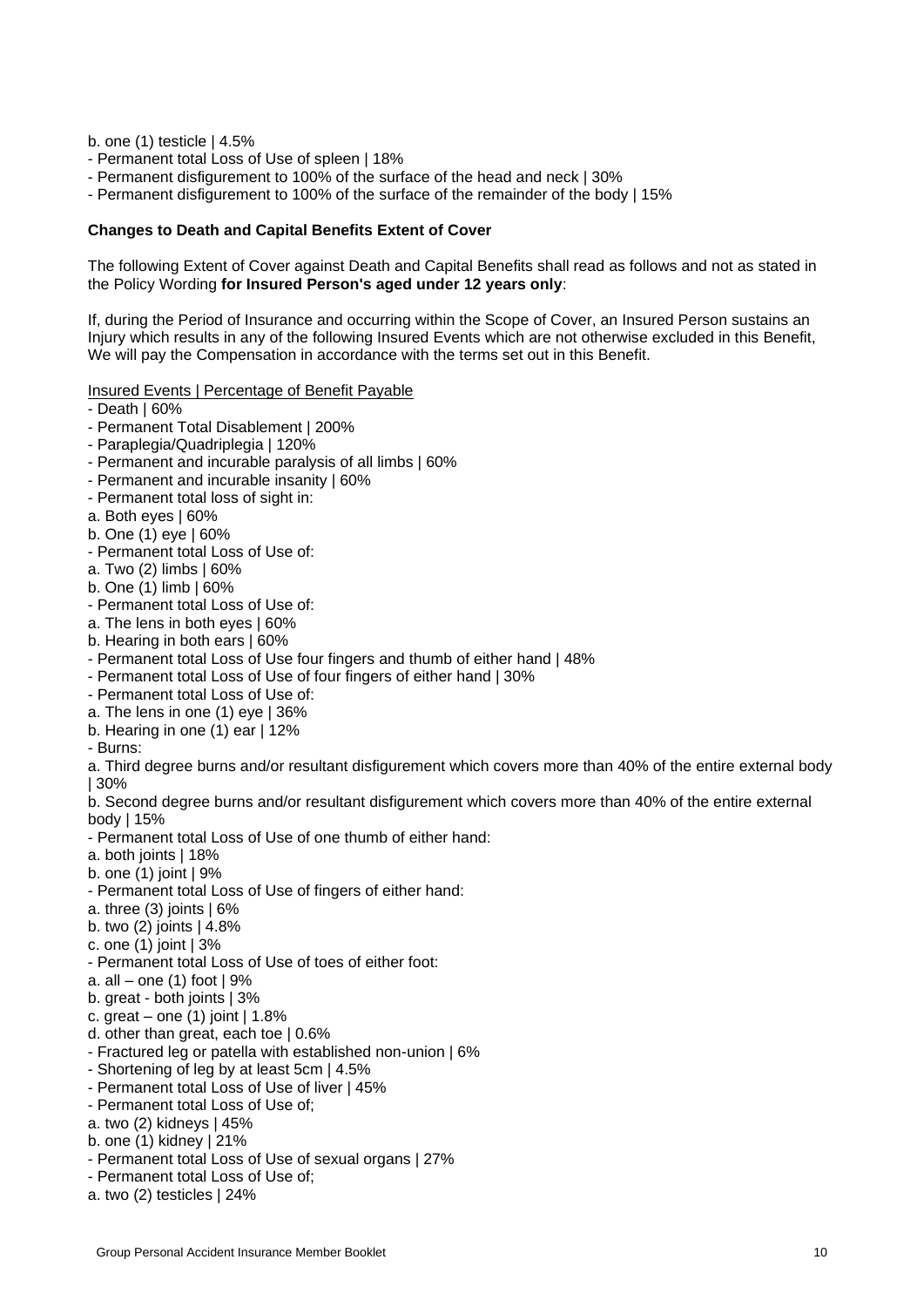b. one (1) testicle | 4.5%

- Permanent total Loss of Use of spleen | 18%
- Permanent disfigurement to 100% of the surface of the head and neck | 30%
- Permanent disfigurement to 100% of the surface of the remainder of the body | 15%

### **Partner Training Benefit**

Extent of Cover

If, during the Period of Insurance and occurring within the Scope of Cover, an Insured Person sustains an Injury which results in a Claim which We accept against this Policy for one of the following Insured Events under Death and Capital Benefits:

- Death; or

- Permanent Total Disablement,

and subsequently the Insured Person's Partner incurs expenses for training or retraining for the purpose of:

1. obtaining gainful employment; or

2. improving the Partner's potential for employment; or

3. if the Insured Person has suffered Permanent Total Disablement, improving the quality of care the Partner can provide to the Insured Person,

which are not otherwise excluded in this Benefit, We will pay the Compensation in accordance with the terms set out in this Benefit.

#### Compensation

We will reimburse the reasonable expenses as described in the Extent of Cover. The maximum amount We will pay is shown in the Policy Schedule against "Partner Training Benefit".

The Compensation is subject to any Benefit Limits applicable to this Benefit.

**Conditions** 

1. The Partner must be aged under seventy (70) at the commencement of the training.

2. The training must be provided by a legally recognised training organisation or institution with the qualification(s) to provide such training.

3. All such training expenses must be incurred within three hundred and sixty-five (365) consecutive days from the date of the Insured Person's Injury.

4. This Benefit is only payable if the Insured Person's Partner is not already employed.

#### **Premature Birth/Miscarriage Benefit**

### Extent of Cover

If, during the Period of Insurance and occurring within the Scope of Cover, an Insured Person sustains an Injury, which as a direct result causes premature childbirth (prior to twenty-six (26) weeks gestation) or miscarriage, which is not otherwise excluded in this Benefit, We will pay the Compensation in accordance with the terms set out in this Benefit.

#### **Compensation**

We will pay the amount shown in the Policy Schedule against "Premature Birth/Miscarriage Benefit". **Conditions** 

1. A Medical Practitioner must certify that the premature birth or miscarriage was caused by the Injury.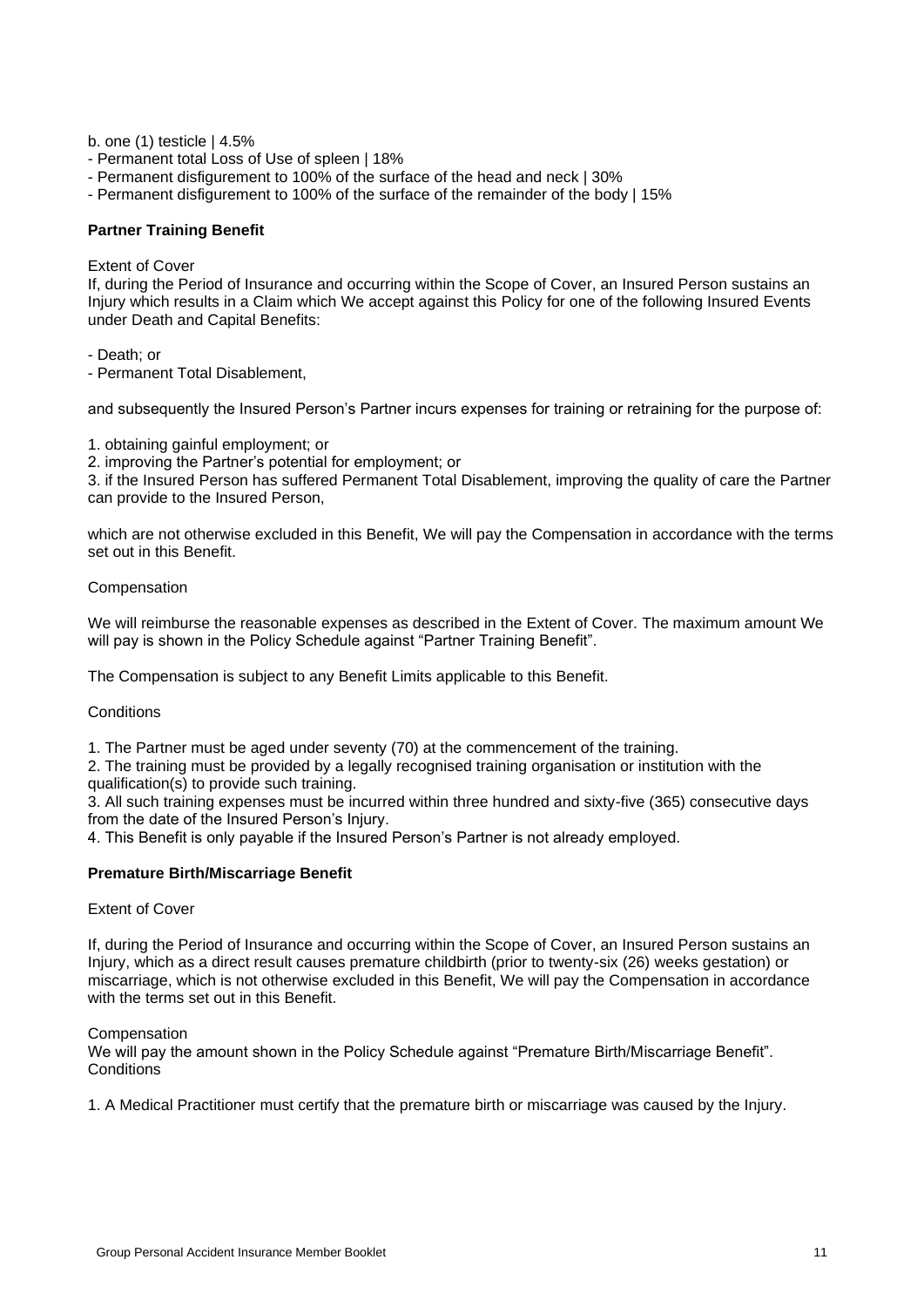

## **Contacts**

#### **Melissa Cleeve**

Senior Client Executive – Affinity Aon Affinity | Affinity Insurance Brokers 1265 Nepean Highway, Cheltenham VIC 3192 Australia +61 3 8587 7721 [Mcleeve@affinityib.com.au](mailto:Mcleeve@affinityib.com.au)

#### **John Sanders**

Client Manager – Affinity Aon Affinity | Affinity Insurance Brokers 1265 Nepean Highway, Cheltenham VIC 3192 Australia +61 3 8587 7704 Jsanders@affinityib.com.au

Affinity Risk Partners (Brokers) Pty Ltd t/a Affinity Insurance Brokers ABN: 15 091 944 580 as an Authorised Representative (No 1288354) of Aon Risk Services Australia Limited ABN 17 000 434 720 AFSL 241141 Level 1, 1265 Nepean Hwy, Cheltenham, Vic. 3192, PO Box 601, Moorabbin, Vic. 3189 p: + 61 3 8587 7777 f: + 61 3 8587 7700 w: [www.affinityib.com.au](http://www.affinityib.com.au/)

#### **Disclaimer**

reasonably believes to be reliable. This document is provided to the recipient "as is" and Aon does not make any representation as to the accuracy of any information received from third parties. To the extent permitted by law, Aon is unable to accept any liability to the recipient or any other party resulting from access to or use of this document or the information contained in it, unless otherwise agreed in writing. The recipient of this document is responsible for their use of it. Please feel free to contact us if you would like any further information.

#### **Confidentiality Notice**

This document contains information which is confidential to Aon. Accordingly, we trust you will understand this document is given in confidence and may

#### **Privacy Notice**

We value the privacy of personal information and are bound by the Privacy Act 1988 (Cth) when we collect, use, disclose or handle personal information to offer, provide, manage and administer the many financial services and products we and our group of companies are involved in (including those

Further information about our privacy practices can be found in our Privacy Policy that can be viewed on the Aon website at [www.aon.com.au](http://www.aon.com.au/) or alternatively, a copy can be sent to you on request. Please contact your local Aon office or visit our website if you wish to seek access to, or to correct, the personal information we collect or disclose about you.